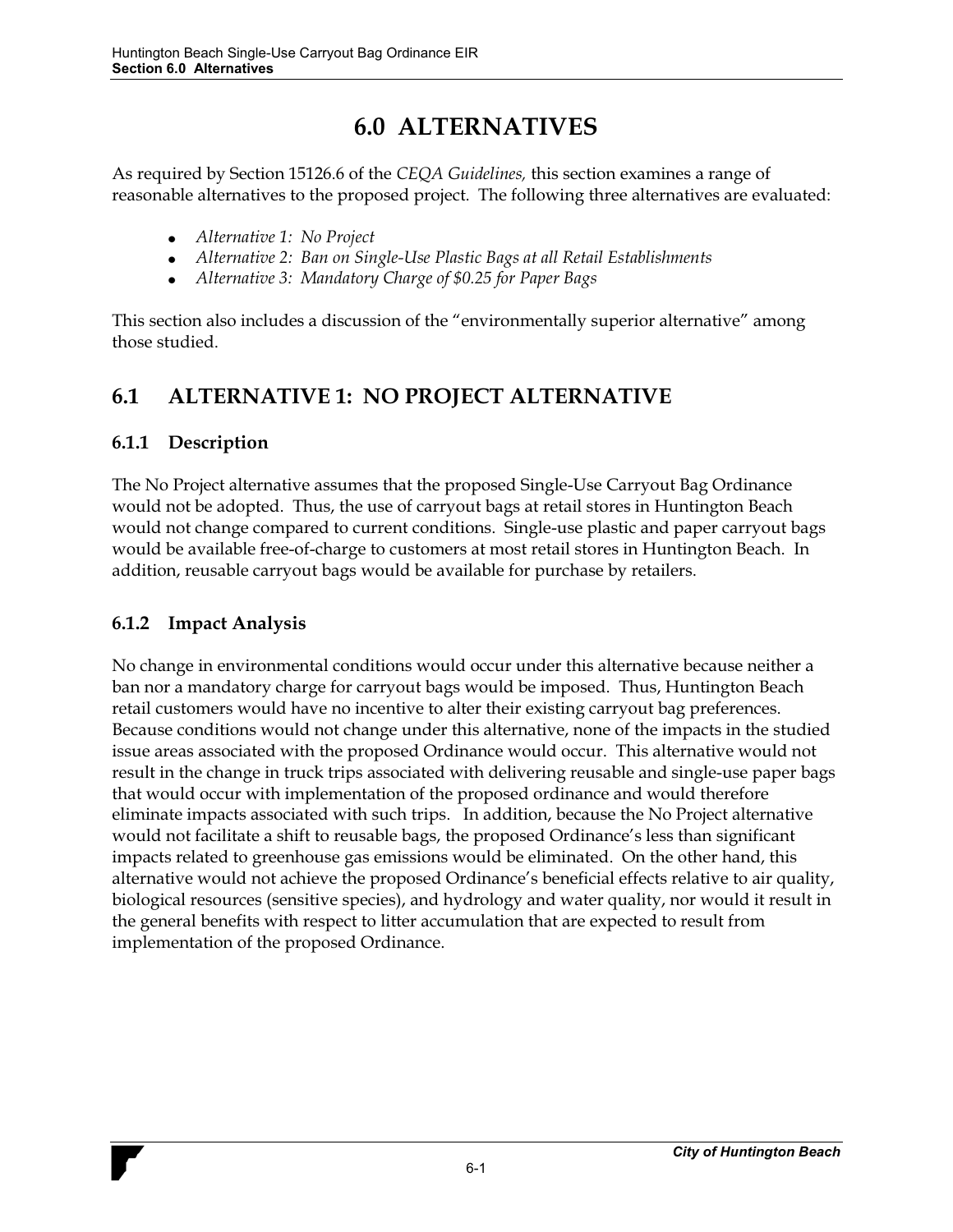## **6.2 ALTERNATIVE 2: BAN ON SINGLE-USE PLASTIC BAGS AT ALL RETAIL ESTABLISHMENTS**

### **6.2.1 Description**

Similar to the proposed Single-Use Carryout Bag Ordinance, this alternative would ban retailers from providing single-use plastic carryout bags to customers at the point of sale and would create a mandatory \$0.10 charge for paper bags. However, under this alternative, the Ordinance would apply to all categories of retail establishments in the City, including restaurants, food providers and stores less than 10,000 square feet. As a result, under this alternative, no plastic bags would be distributed at the point of sale in Huntington Beach.

Under this alternative, the Ordinance would result in a 100% reduction of the number of plastic bags distributed to customers (thus, a reduction of 102,198,343 plastic bags). In contrast, the proposed Ordinance would only reduce 95% of the plastic bags. It is assumed that the additional 5% of plastic bags that would be removed as part of this alternative would be replaced by reusable bags, such that, in total, 55% of single-use plastic bags currently used in the City would be replaced by reusable bags, and 45% would be replaced by paper bags.

The total estimate of bag use under this alternative, compared to the proposed Ordinance, is summarized in Table 6-1.

|                    | <b>Bags Used Annually</b>  |                 |  |  |  |
|--------------------|----------------------------|-----------------|--|--|--|
| Bag Type           | <b>Proposed Ordinance*</b> | Alternative 2** |  |  |  |
| Single-Use Plastic | 5,109,917                  | 0               |  |  |  |
| Single-Use Paper   | 45,989,254                 | 45,989,254      |  |  |  |
| Reusable           | 982,676                    | 1,080,944       |  |  |  |

**Table 6-1 Estimated Bag Use: Proposed Ordinance versus Alternative 2**

*\*Refer to Table 4.1-4 in Section 4.1, Air Quality.* 

*\*\* Based on assumptions of 55% conversion of the volume of existing plastic bag use in Huntington Beach to reusable bags (based on 52 uses per year) and 45% conversion to paper bags.* 

### **6.2.2 Impact Analysis**

**a. Air Quality.** As described in Section 4.1, *Air Quality,* it is anticipated that the proposed Ordinance would replace the total volume of single-use plastic bags currently used in Huntington Beach with approximately 45% paper bags and 50% reusable bags, leaving 5% of the plastic bags in circulation (or approximately 5.1 million bags, as shown in Table 6-1 above). This alternative would apply to all retail establishments in Huntington Beach and would therefore eliminate an additional 5.1 million single-use plastic bags as compared to the proposed Ordinance. Consequently, this alternative would reduce emissions associated with plastic bag manufacturing, transportation, and disposal to a greater extent than the proposed Ordinance.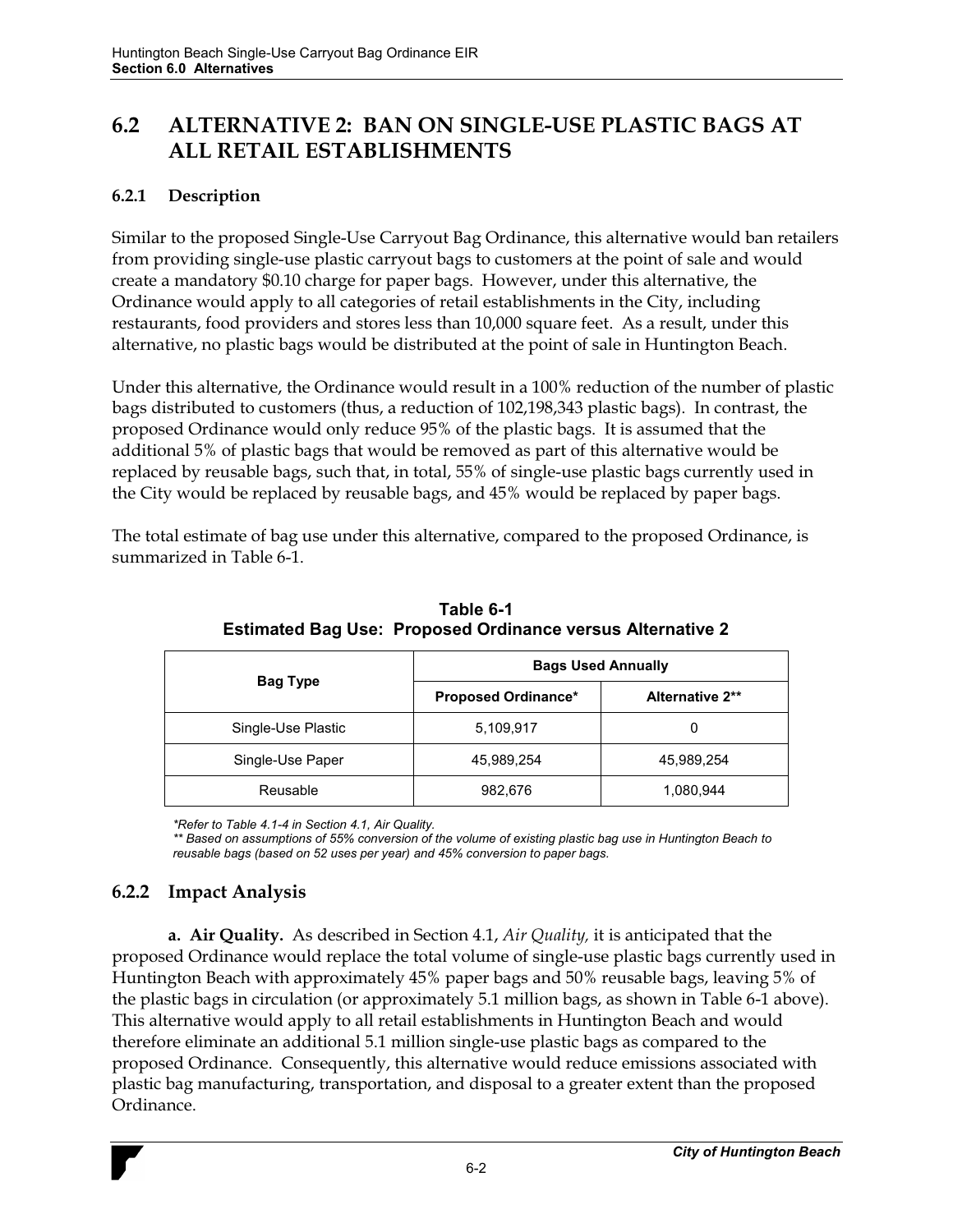Table 6-2 estimates emissions that contribute to the development of ground level ozone and atmospheric acidification that would result from implementation of Alternative 2, as compared with the proposed Ordinance and existing conditions.

| <b>Bag</b><br><b>Type</b>                                                        | # of Bags<br><b>Used per</b><br>Year | Ozone<br><b>Emission</b><br>Rate per<br><b>Bag</b> | Ozone<br><b>Emissions</b><br>(kg) per<br>$1,000$ bags | Ozone<br><b>Emissions</b><br>per year<br>(kg) | <b>AA</b><br><b>Emission</b><br>Rate per<br><b>Bag</b> | <b>AA</b><br><b>Emissions</b><br>(kg) per<br>$1,000$ bags | <b>AA</b><br><b>Emissions</b><br>per year<br>(kg) |
|----------------------------------------------------------------------------------|--------------------------------------|----------------------------------------------------|-------------------------------------------------------|-----------------------------------------------|--------------------------------------------------------|-----------------------------------------------------------|---------------------------------------------------|
| Single-<br>use<br>Plastic                                                        | 0                                    | 1.0                                                | 0.023                                                 | $\mathbf 0$                                   | 1.0                                                    | 1.084                                                     | 0                                                 |
| Single-<br>use<br>Paper                                                          | 45,989,254                           | 1.3                                                | 0.03                                                  | 1,380                                         | 1.9                                                    | 2.06                                                      | 94,738                                            |
| Reusable                                                                         | 1,080,944                            | 1.4                                                | 0.032                                                 | 35                                            | 3.0                                                    | 3.252                                                     | 3,515                                             |
|                                                                                  |                                      |                                                    | <b>Alternative 2 Total</b>                            | 1,415                                         |                                                        | <b>Total</b>                                              | 98,253                                            |
|                                                                                  |                                      |                                                    | <b>Proposed Ordinance Total</b>                       | 1,529                                         | <b>Total</b>                                           |                                                           | 103,473                                           |
|                                                                                  |                                      |                                                    | <b>Difference</b>                                     | (114)                                         |                                                        |                                                           | (5, 220)                                          |
| <b>Existing Total (without an Ordinance)</b>                                     |                                      | 2,351                                              |                                                       | <b>Existing</b>                               | 110.783                                                |                                                           |                                                   |
| <b>Net Change of Alternative 2</b><br>(Alternative 2 Total minus Existing Total) |                                      | (936)                                              |                                                       | <b>Net Change</b>                             | (7, 310)                                               |                                                           |                                                   |

| Table 6-2                                                            |
|----------------------------------------------------------------------|
| <b>Estimated Emissions that Contribute to Ground Level Ozone and</b> |
| <b>Atmospheric Acidification (AA) from Alternative 2</b>             |

*Source: Refer to Table 4.1-5 in Section 4.1, Air Quality.* 

This alternative would increase the use of reusable bags in the City compared to the proposed Ordinance. However, the reduction to ground level ozone would be greater than the proposed Ordinance by approximately 114 kg per year (a further reduction of approximately 7%) and the reduction to atmospheric acidification would be greater than the proposed Ordinance by approximately 5,220 kg per year (a further reduction of approximately 5%). Like the proposed Ordinance, Alternative 2 would result in beneficial impacts since the contribution to both ground level ozone and atmospheric acidification would decrease compared to existing conditions as a result of implementation of an ordinance that would ban plastic bags at all retail establishments.

To estimate mobile emissions resulting from Alternative 2, the number of truck trips per day was calculated using the assumptions outlined in Section 4.1, *Air Quality*. As shown in Table 6- 3, Alternative 2 would result in an estimated 221 truck trips per year, or 0.61 truck trips per day, which is slightly higher than the proposed Ordinance.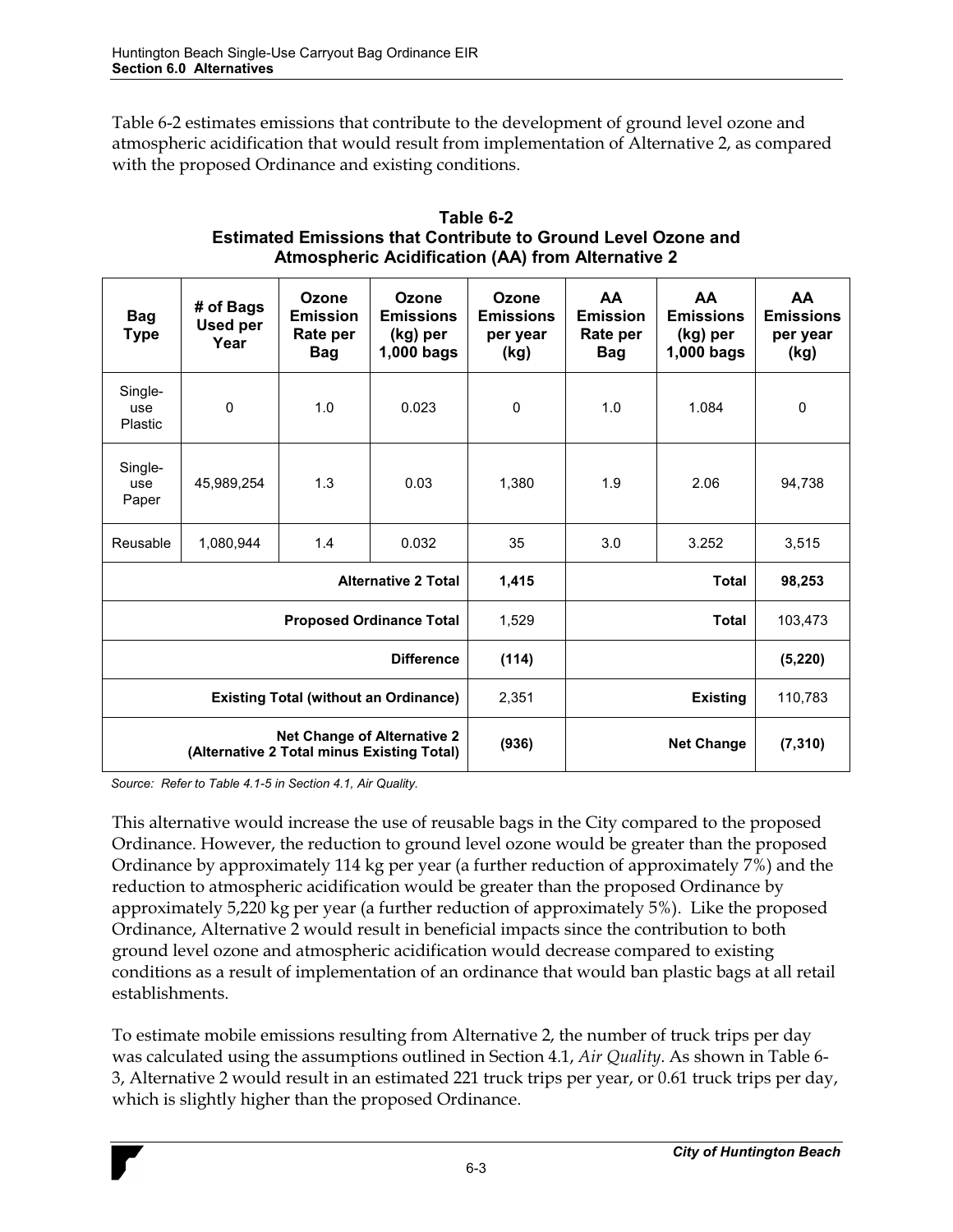| <b>Bag Type</b>    | <b>Number of Bags</b><br>per Year                                                | <b>Number of Bags</b><br>per Truck Load* | <b>Truck Trips Per</b><br>Year | <b>Truck Trips per</b><br>Day |
|--------------------|----------------------------------------------------------------------------------|------------------------------------------|--------------------------------|-------------------------------|
| Single-use Plastic | 0                                                                                | 2,080,000                                | 0                              | $\mathbf{0}$                  |
| Single-use Paper   | 45,989,254                                                                       | 217,665                                  | 211                            | 0.58                          |
| Reusable           | 1,080,944<br>108,862                                                             |                                          | 9.92                           | 0.027                         |
|                    |                                                                                  | 221                                      | 0.61                           |                               |
|                    | <b>Truck Trips from Proposed Ordinance</b>                                       | 223                                      | 0.61                           |                               |
|                    |                                                                                  | (2)                                      | 0                              |                               |
|                    | <b>Existing Total (without an Ordinance)</b>                                     | 49                                       | 0.13                           |                               |
|                    | <b>Net Change of Alternative 2</b><br>(Alternative 2 Total minus Existing Total) | 172                                      | 0.47                           |                               |

#### **Table 6-3 Estimated Truck Trips per Day Following Implementation of Alternative 2**

*\*City of Santa Monica Single-Use Carryout Bag Ordinance EIR (SCH #2010041004), January 2011; and City of Sunnyvale Carryout Bag Ordinance EIR (SCH#2011062032), December 2011.* 

Based on the estimated truck trips for Alternative 2, mobile emissions were calculated using the URBEMIS model. As shown in Table 6-4, although Alternative 2 would slightly decrease truck trips compared to the proposed Ordinance (decrease by two trucks per year), this decrease is negligible such that daily ROG,  $NO<sub>x</sub>$ ,  $PM<sub>10</sub>$ , and  $PM<sub>2.5</sub>$  emissions would be the same for Alternative 2 as for the proposed Ordinance. None of these emissions would exceed SCAQMD thresholds.

|                                        | <b>Emissions (lbs/day)</b> |                 |           |           |                   |
|----------------------------------------|----------------------------|-----------------|-----------|-----------|-------------------|
|                                        | <b>ROG</b>                 | NO <sub>x</sub> | CO.       | $PM_{10}$ | PM <sub>2.5</sub> |
| Mobile Emissions: Proposed Ordinance   | 0.01                       | 0.2             | 0.05      | 0.01      | 0.01              |
| <b>Mobile Emissions: Alternative 2</b> | 0.01                       | 0.2             | 0.05      | 0.01      | 0.01              |
| <b>SCAQMD Thresholds</b>               | 55                         | 55              | 550       | 150       | 55                |
| <b>Threshold Exceeded?</b>             | No                         | No              | <b>No</b> | No        | No                |

**Table 6-4 Operational Emissions Associated with Alternative 2**

*Source: URBEMIS version 9.2.4 calculations for Truck Trips. See Appendix B for calculations*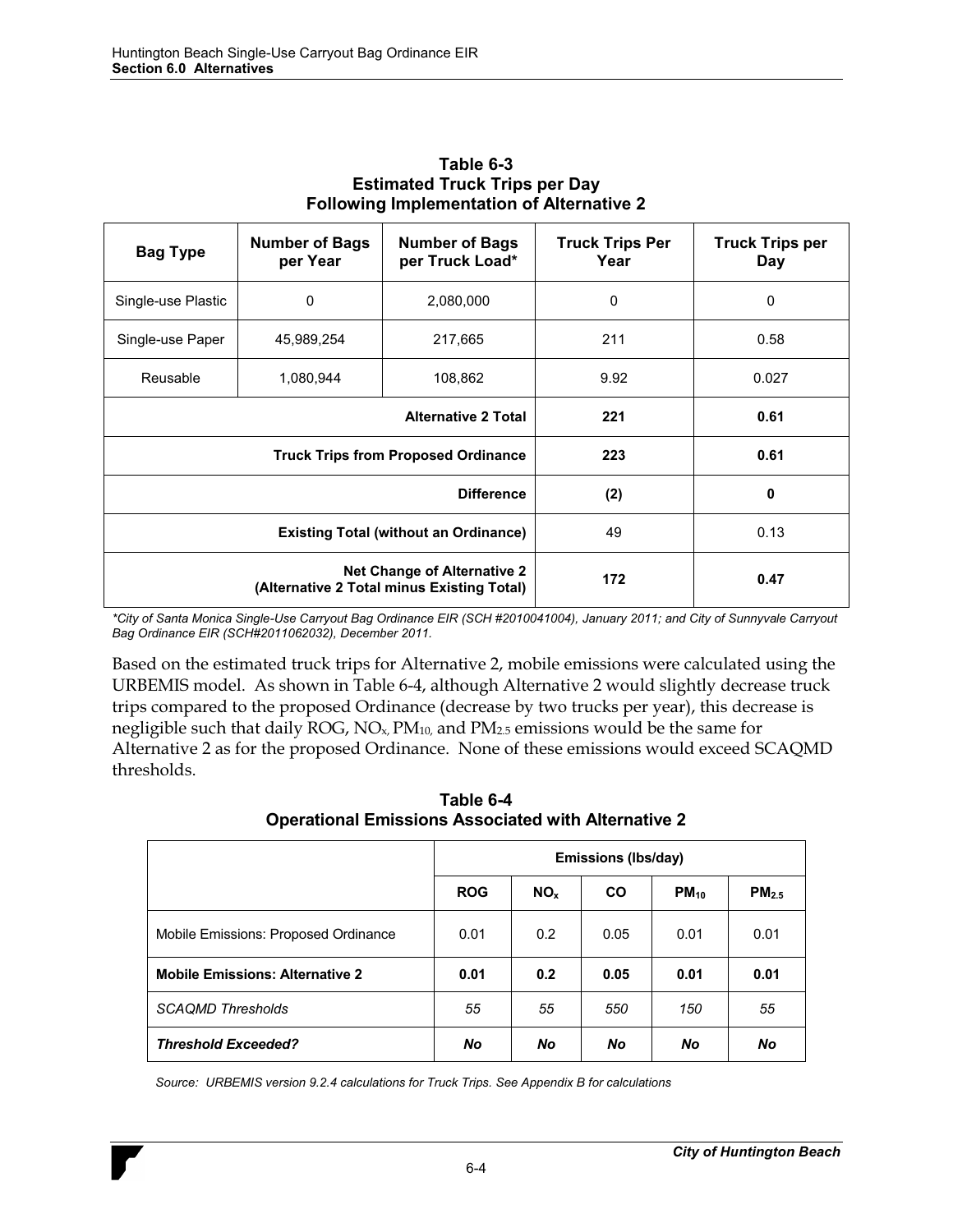Based on the data in tables 6-3 and 6-4, impacts resulting from bag manufacturing and use (including ground level ozone and atmospheric acidification) would be slightly reduced under this alternative, but would continue to be Class IV, *beneficial,* while impacts relating to an increase in truck trips would be similar, and would continue to be Class III, *less than significant.* 

**b. Biological Resources.** Similar to the proposed Ordinance, this alternative would ban single-use plastic carryout bags, thereby reducing the amount of single-use plastic bag litter that could enter the marine environment and affect sensitive species. Although this alternative may incrementally increase the use of reusable bags in Huntington Beach as compared to the proposed Ordinance, the impacts of reusable bags on biological resources are less than those of single-use plastic bags. Because of the weight, biodegradability of the materials, and recyclability, reusable bags are less likely to become litter compared to single-use plastic bags (Green Cities California MEA, 2010). Therefore, the impact to sensitive species as a result of litter entering the marine environment from Alternative 2 would be reduced compared to the proposed Ordinance. Similar to the proposed Ordinance, impacts would be Class IV, *beneficial*. Overall benefits would be somewhat greater than those of the proposed Ordinance since fewer plastic bags would be available within the city.

**c. Greenhouse Gas Emissions.** Compared to the proposed Ordinance, this alternative would be expected to reduce the number of single-use plastic bags by approximately 5.1 million bags and increase the number of reusable bags by 98,268. The number of paper bags would not change under this alternative. As noted in Section 4.3, *Greenhouse Gases,* through the manufacturing, transportation, and disposal, each reusable bag results in 2.6 times the emissions of a single-use plastic bag. Because this alternative would increase the number of reusable bags and reduce the number of single-use plastic bags, it would result in a net decrease of GHG emissions compared to the proposed Ordinance.

Table 6-5 (on the following page) shows estimated GHG emissions associated with implementation of Alternative 2.

Compared to the proposed Ordinance, GHG emissions under Alternative 2 would decrease by approximately 0.001 CO2e per person per year. Like the proposed Ordinance, the net increase in emissions compared to existing conditions as a result of this alternative (net increase of  $0.015 \text{ CO}_2$ e) per person per year) would not exceed the SCAQMD's 4.8 metric tons CDE per person per year threshold. Therefore, impacts would remain Class III, *less than significant.* 

**d. Hydrology and Water Quality.** Similar to the proposed Ordinance, this alternative would reduce the number of single-use plastic bags used in Huntington Beach, thereby incrementally reducing the amount of plastic litter and waste entering storm drains. Although this alternative would be expected to replace 5.1 million single-use plastic bags with 98,268 reusable bags (see Table 6-1), due to the weight and sturdiness of reusable bags made for multiple uses, reusable bags are less likely to be littered or carried from landfills by wind as litter compared to both single-use plastic and paper bags. Therefore, shifting toward greater use of reusable bags would not degrade water quality compared to existing conditions as a result of litter, nor would it increase the potential for storm drain blockage (refer to Section 4.4, *Hydrology and Water Quality*). Because reusable bags would be less likely to result in storm drain blockage or contamination, this alternative would reduce litter compared to the proposed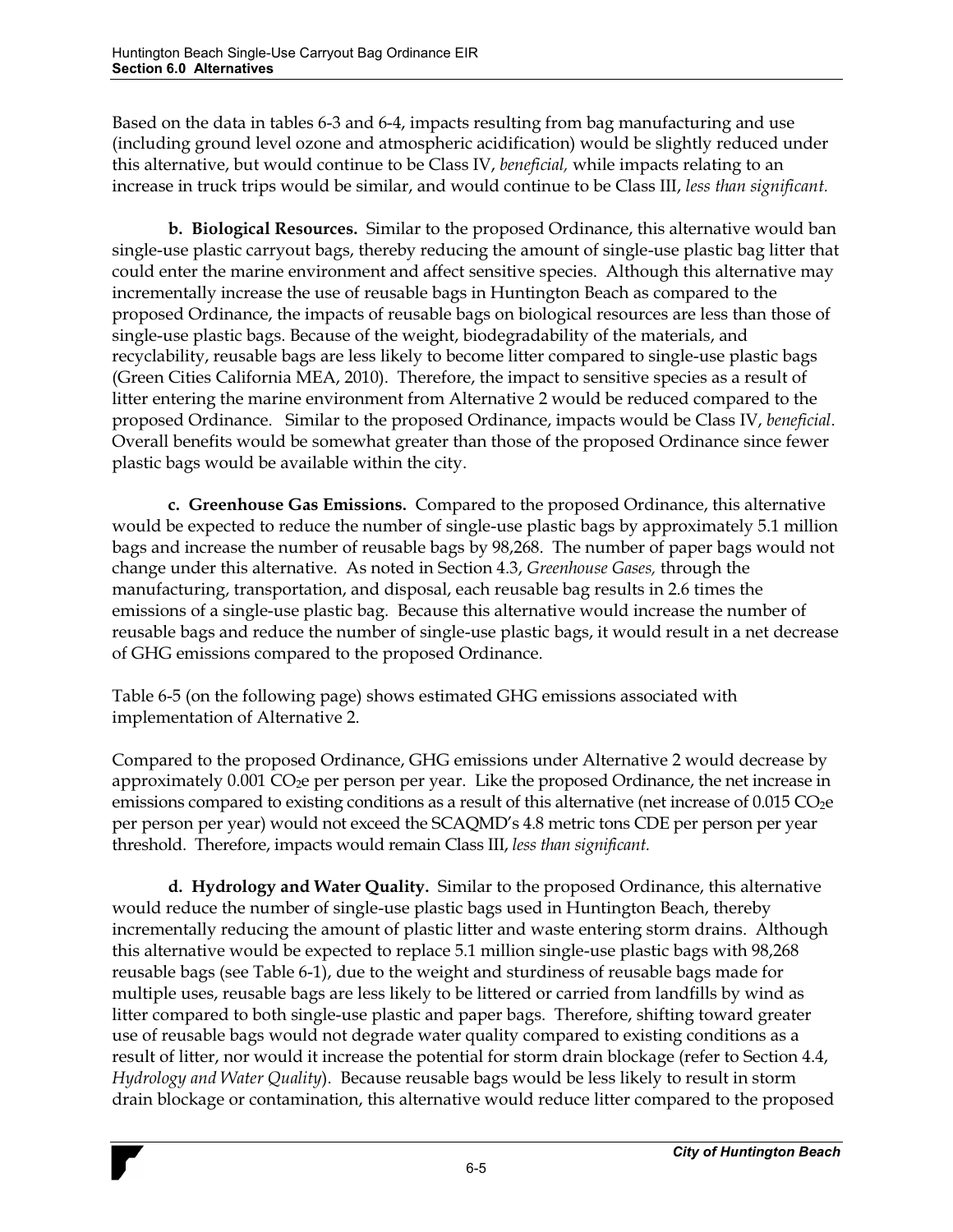| <b>Bag Type</b>              | <b>Estimated</b><br><b>Number of Bags</b><br><b>Used per Year</b> | <b>GHG Impact</b><br>Rate per Bag | $CO2e$ (metric tons)      | CO <sub>2</sub> e per<br>year (metric<br>tons) | CO <sub>2</sub> e<br>per<br>Person |
|------------------------------|-------------------------------------------------------------------|-----------------------------------|---------------------------|------------------------------------------------|------------------------------------|
| Single-use<br><b>Plastic</b> | 0                                                                 | 1.0                               | 0.04 per 1,500 bags       | 0                                              | 0                                  |
| Single-use<br>Paper          | 45,989,254                                                        | 2.97                              | 0.1188 per 1,000 bags     | 5,464                                          | 0.032                              |
| Reusable                     | 1,080,944                                                         | 2.6                               | 0.104 per 1,000 bags      | 112                                            | 0.0005                             |
|                              | 5,576                                                             | 0.029                             |                           |                                                |                                    |
|                              |                                                                   |                                   | <b>Proposed Ordinance</b> | 5,702                                          | 0.030                              |
|                              | (126)                                                             | 0.001                             |                           |                                                |                                    |
|                              | 2,725                                                             | 0.014                             |                           |                                                |                                    |
|                              |                                                                   | 2,851                             | 0.015                     |                                                |                                    |

**Table 6-5 Estimated Greenhouse Gas Emissions from Alternative 2**

CO2e *= Carbon Dioxide Equivalent units Source: Refer to Table 4.3-4 in Section 4.3, Greenhouse Gas Emissions.* 

Ordinance. As with the proposed Ordinance, an incremental reduction in the amount of litter that could enter storm drains and local waterways would improve water quality and reduce the potential for storm drain blockage. Therefore, like the proposed Ordinance, this alternative would result in generally Class IV, *beneficial,* effects to water quality, and overall benefits would be somewhat greater under this alternative.

This alternative would be expected to result in the use of more reusable bags in Huntington Beach than with implementation of the proposed Single-Use Carryout Bag Ordinance. However, as with the proposed Ordinance, reusable bag manufacturing facilities would be required to adhere to NPDES Permit requirements, AB 258 and the California Health and Safety Code reducing impacts to water quality. Impacts to water quality from altering bag processing activities would be the same as the proposed Ordinance and would remain Class III, *less than significant.*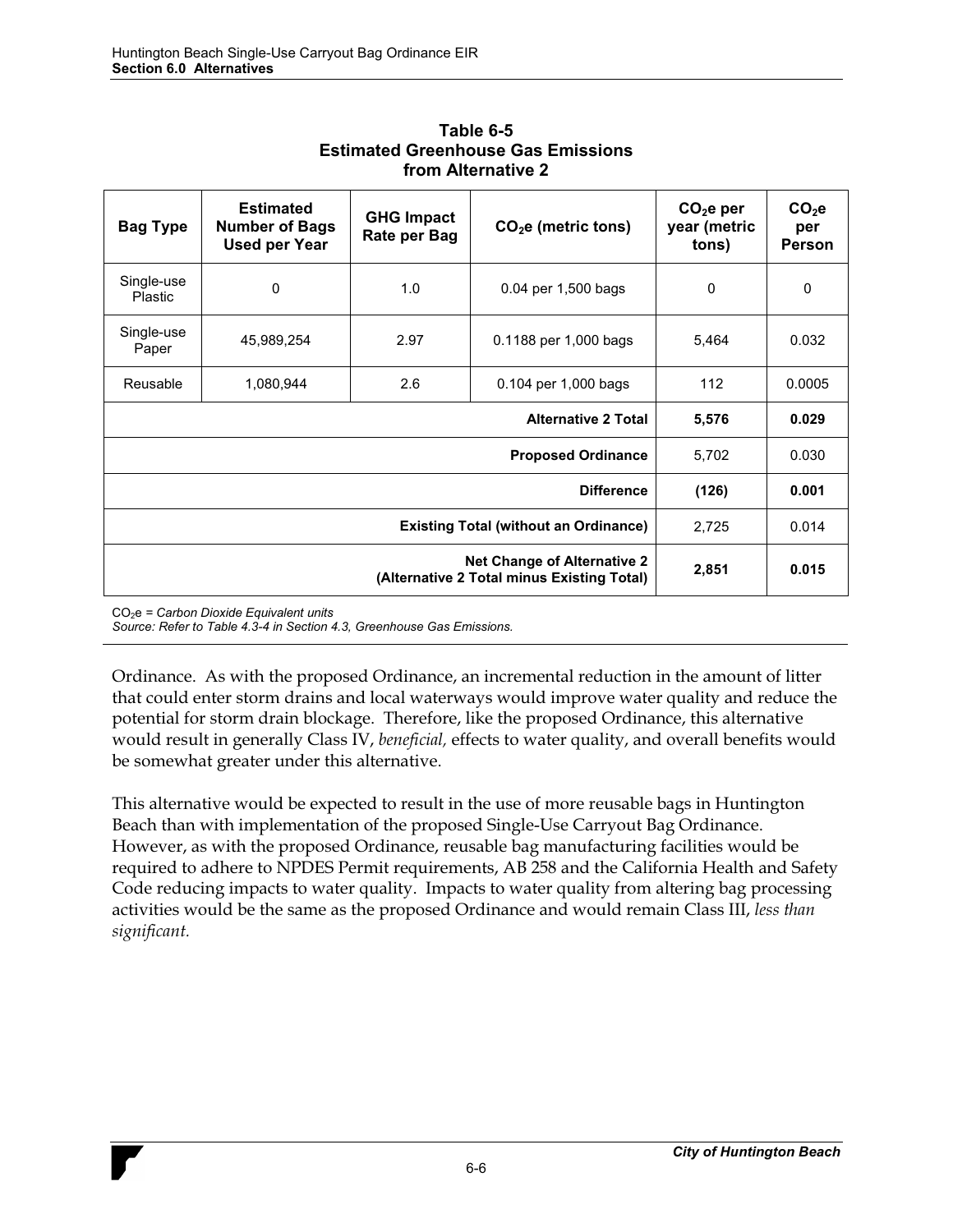## **6.3 ALTERNATIVE 3: MANDATORY CHARGE OF \$0.25 FOR PAPER BAGS**

### **6.3.1 Description**

Similar to the proposed Ordinance, this alternative would prohibit three specified categories of retail establishments in Huntington Beach from providing single-use plastic carryout bags to customers at the point of sale. However, under this alternative, the mandatory charge for each paper bag distributed by stores in the City would be increased from \$0.10 per bag (as currently proposed) to \$0.25 per bag. As a result of the \$0.25 mandatory charge increase for paper bags, it is anticipated that this alternative would further promote the use of reusable bags since customers would be deterred from purchasing paper bags due to the additional cost.

Based on a cost requirement of \$0.25 per bag, it is assumed that the total volume of plastic bags currently used in Huntington Beach (estimated at 102,198,343 plastic bags per year) would be replaced by approximately 35% paper bags and 60% reusable bags under Alternative 3 (compared to 45% paper and 50% reusable assumed for the proposed Ordinance). It is assumed that 5% of existing single-use plastic bags would remain in use, similar to the proposed Ordinance, since the alternative would not apply to some retailers who distribute plastic bags (e.g. restaurants). Table 6-6 summarizes the changes in bag distribution as a result of a \$0.25 mandatory charge under this alternative compared to the \$0.10 charge under the proposed Ordinance.

|                    | <b>Bags Used Annually</b> |                      |  |  |  |
|--------------------|---------------------------|----------------------|--|--|--|
| Bag Type           | <b>Proposed Ordinance</b> | <b>Alternative 3</b> |  |  |  |
| Single-Use Plastic | 5,109,917                 | 5,109,917            |  |  |  |
| Single-Use Paper   | 45,989,254                | 35,769,420           |  |  |  |
| Reusable           | 982,676                   | 1,179,211            |  |  |  |

**Table 6-6 Estimated Bag Use: Proposed Ordinance versus Alternative 3**

*\* Refer to Table 4.1-4 in Section 4.1, Air Quality.* 

*\*\* Based on an assumption of 5% existing plastic bag use in Huntington Beach (approximately 102,198,343 plastic bags per year) to remain, 35% conversion of the volume of existing plastic bag use in Huntington Beach to paper bags and 60% conversion to reusable bags (based on 52 uses per year).* 

### **6.3.2 Impact Analysis**

**a. Air Quality.** As described in Section 4.1, *Air Quality,* it is estimated that the proposed Ordinance would replace the total volume of single-use plastic bags currently used in Huntington Beach with approximately 45% paper bags and 50% reusable bags, leaving 5% of the plastic bags in circulation (or approximately 5.1 million bags, as shown in Table 6-1 above). This alternative would increase the mandatory charge on paper bags by fifteen cents, and would therefore promote a greater shift toward reusable bags. Consequently, this alternative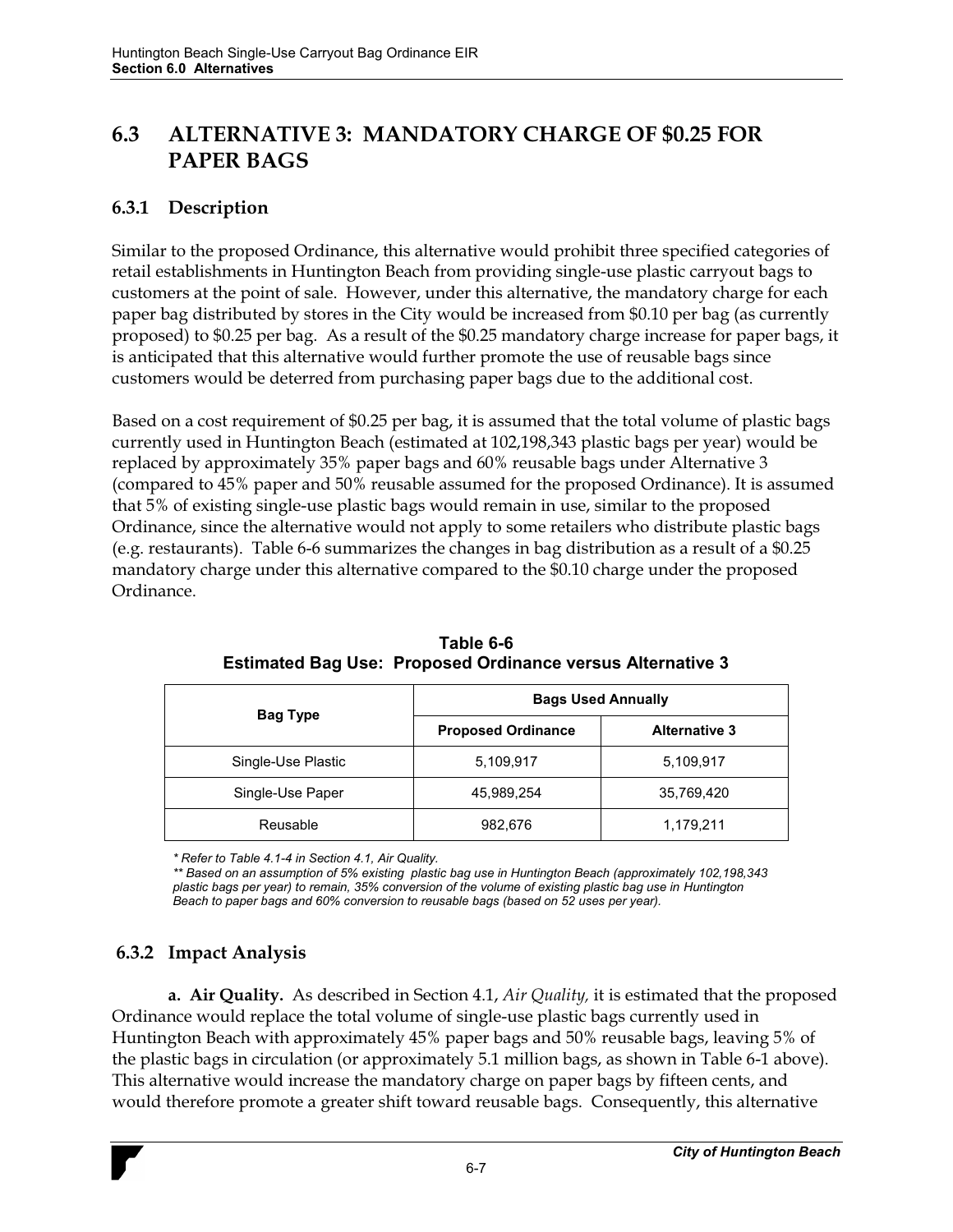would reduce the number of single-use paper bags and increase the number of reusable bags compared to the proposed Ordinance. Because this alternative would apply to the same retailers as the proposed Ordinance, the number of single-use plastic bags remaining in circulation would be the same. In total, Alternative 3 would result in 10,023,299 fewer bags (including single-use plastic, single-use paper, and reusable) than the proposed Ordinance. Air pollutant emissions associated with bag manufacturing, transportation, and disposal would therefore be reduced when compared to the proposed Ordinance.

Table 6-7 estimates emissions that contribute to the development of ground level ozone and atmospheric acidification that would result from implementation of Alternative 3, as compared to the proposed Ordinance and existing conditions.

| <b>Bag</b><br><b>Type</b>                                                        | # of Bags<br>Used per<br>Year | Ozone<br><b>Emission</b><br>Rate per<br><b>Bag</b> | Ozone<br><b>Emissions</b><br>(kg) per<br>1,000 bags | Ozone<br><b>Emissions</b><br>per year<br>(kg) | <b>AA</b><br><b>Emission</b><br>Rate per<br>Bag | <b>AA</b><br><b>Emissions</b><br>(kg) per<br>1,000 bags | <b>AA</b><br><b>Emissions</b><br>per year<br>(kg) |
|----------------------------------------------------------------------------------|-------------------------------|----------------------------------------------------|-----------------------------------------------------|-----------------------------------------------|-------------------------------------------------|---------------------------------------------------------|---------------------------------------------------|
| Single-<br>use<br>Plastic                                                        | 5,109,917                     | 1.0                                                | 0.023                                               | 117.52                                        | 1.0                                             | 1.084                                                   | 5,539.15                                          |
| Single-<br>use<br>Paper                                                          | 35,769,420                    | 1.3                                                | 0.03                                                | 1,073                                         | 1.9                                             | 2.06                                                    | 73,685                                            |
| Reusable                                                                         | 1,179,211                     | 1.4                                                | 0.032                                               | 38                                            | 3.0                                             | 3.252                                                   | 3.835                                             |
|                                                                                  |                               |                                                    | <b>Alternative 3 Total</b>                          | 1,229                                         |                                                 | <b>Total</b>                                            | 83,059                                            |
|                                                                                  |                               |                                                    | <b>Proposed Ordinance Total</b>                     | 1,529                                         | Total                                           |                                                         | 103,473                                           |
| <b>Difference</b>                                                                |                               | (300)                                              |                                                     |                                               | (20, 414)                                       |                                                         |                                                   |
| <b>Existing Total (without an Ordinance)</b>                                     |                               | 2,351                                              | <b>Existing</b>                                     |                                               | 110,783                                         |                                                         |                                                   |
| <b>Net Change of Alternative 3</b><br>(Alternative 3 Total minus Existing Total) |                               | (1, 122)                                           |                                                     | <b>Net Change</b>                             | (27, 724)                                       |                                                         |                                                   |

#### **Table 6-7 Estimated Emissions that Contribute to Ground Level Ozone and Atmospheric Acidification (AA) from Alternative 3**

*Source: Refer to Table 4.1-5 in Section 4.1, Air Quality.* 

This alternative would increase the use of reusable bags in the City compared to the proposed Ordinance. However, because the alternative would reduce the number of paper bags by almost 10 million, the reduction to ground level ozone would be greater that the proposed Ordinance by approximately 300 kg per year (a further reduction of approximately 20%) and the reduction to atmospheric acidification would be greater than the proposed Ordinance by approximately 27,724 kg per year (a further reduction of approximately 27%). Like the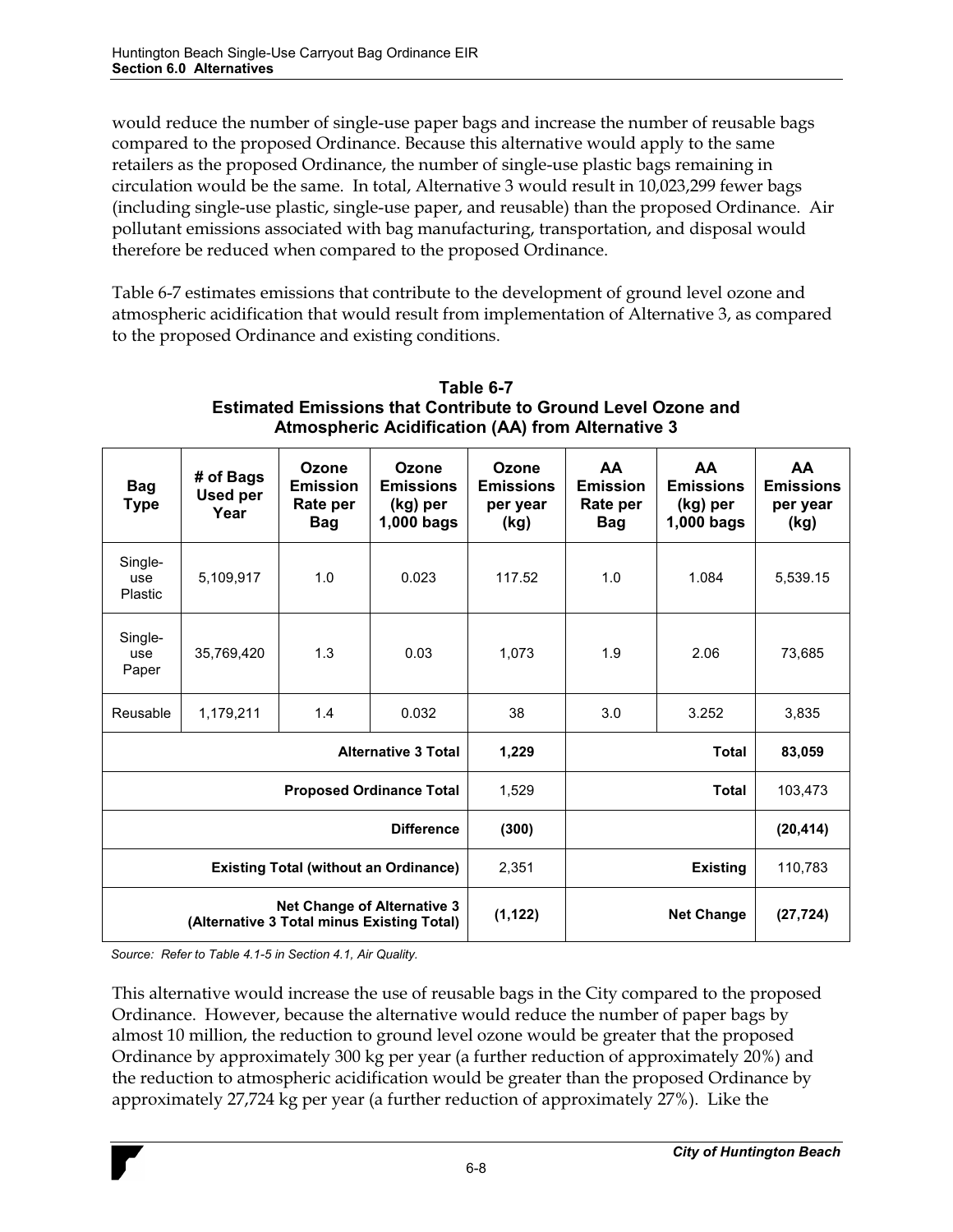proposed Ordinance, Alternative 3 would result in beneficial impacts since the contribution to both ground level ozone and atmospheric acidification would decrease compared to existing conditions as a result of implementation of an ordinance that would apply a \$0.25 fee on paper bags.

To estimate mobile emissions resulting from Alternative 3, the number of truck trips per day was calculated using the assumptions outlined in Section 4.1, *Air Quality*. As shown in Table 6- 8, Alternative 3 would result in an estimated 178 truck trips per year, or 0.49 truck trips per day, which is approximately 20% fewer truck trips than the proposed Ordinance.

| <b>Bag Type</b>    | <b>Number of Bags</b><br>per Year                                                | <b>Number of Bags</b><br>per Truck Load*   | <b>Truck Trips Per</b><br>Year | <b>Truck Trips per</b><br>Day |
|--------------------|----------------------------------------------------------------------------------|--------------------------------------------|--------------------------------|-------------------------------|
| Single-use Plastic | 5,109,917                                                                        | 2,080,000                                  | 2.5                            | 0.007                         |
| Single-use Paper   | 35,769,420                                                                       | 217,665                                    | 164                            | 0.45                          |
| Reusable           | 1,179,211<br>108,862                                                             |                                            | 11                             | 0.03                          |
|                    |                                                                                  | <b>Alternative 3 Total</b>                 | 178                            | 0.49                          |
|                    |                                                                                  | <b>Truck Trips from Proposed Ordinance</b> | 223                            | 0.61                          |
|                    |                                                                                  | (45)                                       | (0.12)                         |                               |
|                    | <b>Existing Total (without an Ordinance)</b>                                     | 49                                         | 0.13                           |                               |
|                    | <b>Net Change of Alternative 3</b><br>(Alternative 3 Total minus Existing Total) | 129                                        | 0.35                           |                               |

**Table 6-8 Estimated Truck Trips per Day Following Implementation of Alternative 3** 

*\*City of Santa Monica Single-Use Carryout Bag Ordinance EIR (SCH #2010041004), January 2011; and City of Sunnyvale Carryout Bag Ordinance EIR (SCH#2011062032), December 2011.* 

Based on the estimated truck trips for Alternative 3, mobile emissions were calculated using the URBEMIS model. As indicated in Table 6-9, daily ROG and  $PM_{10}$  emissions would be the same for Alternative 3 as for the proposed Ordinance, while daily emissions of  $NO_x$  and  $PM_{2.5}$  would be slightly lower. Like the proposed Ordinance, none of these emissions would exceed SCAQMD thresholds.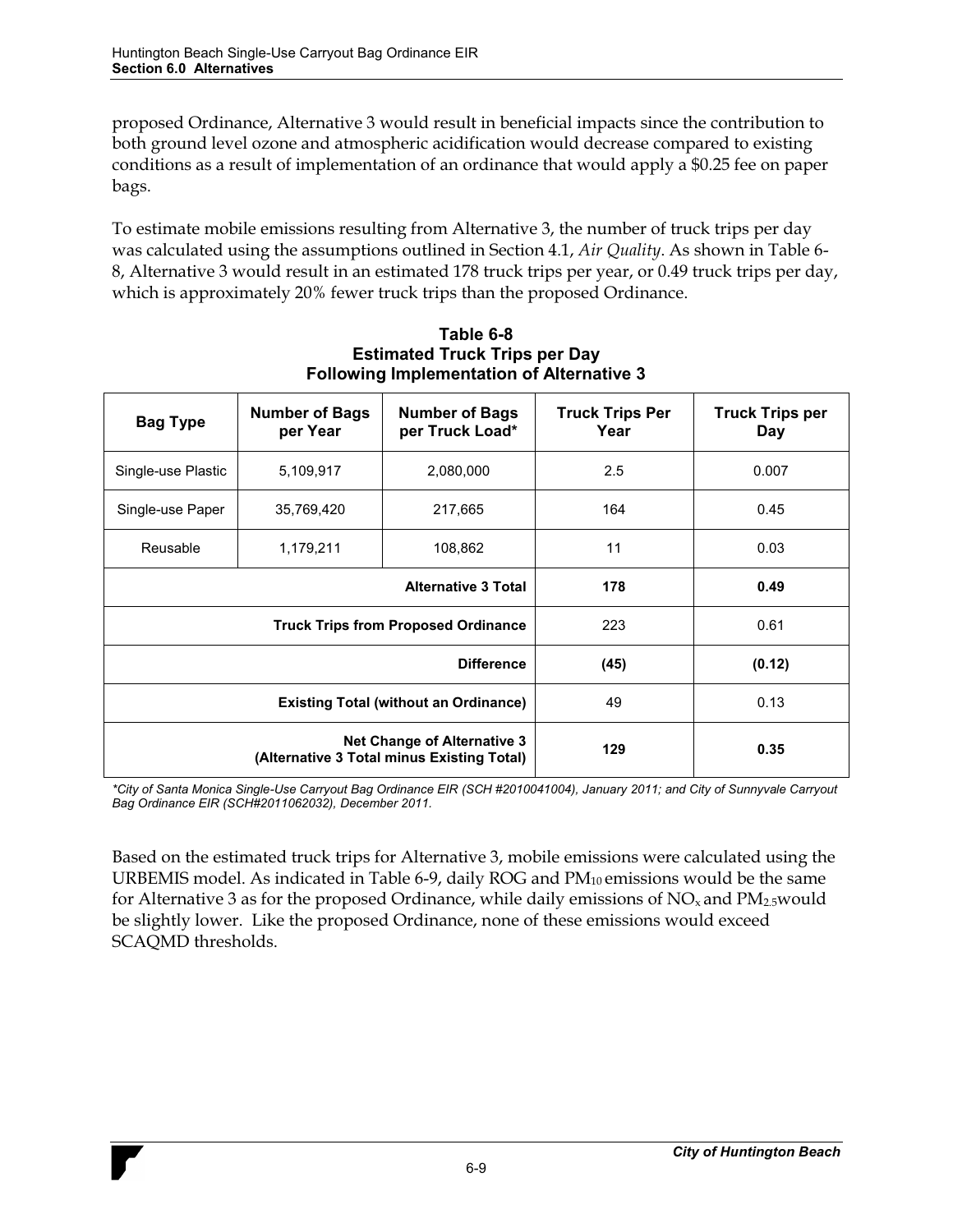|                                                  | Emissions (Ibs/day) |                 |           |           |                   |  |
|--------------------------------------------------|---------------------|-----------------|-----------|-----------|-------------------|--|
|                                                  | <b>ROG</b>          | NO <sub>x</sub> | <b>CO</b> | $PM_{10}$ | PM <sub>2.5</sub> |  |
| Mobile Emissions:<br>Proposed Ordinance          | 0.01                | 0.2             | 0.05      | 0.01      | 0.01              |  |
| <b>Mobile Emissions:</b><br><b>Alternative 3</b> | 0.01                | 0.09            | 0.03      | 0.01      | 0.00              |  |
| <b>SCAQMD Thresholds</b>                         | 55                  | 55              | 550       | 150       | 55                |  |
| <b>Threshold Exceeded?</b>                       | No                  | No              | No        | <b>No</b> | No                |  |

**Table 6-9 Operational Emissions Associated with Alternative 3**

*Source: URBEMIS version 9.2.4 calculations for Truck Trips. See Appendix B for calculations* 

Based on the above, Alternative 3 would slightly reduce air quality impacts compared to the proposed Ordinance. Impacts resulting from bag manufacturing and use (ground level ozone and atmospheric acidification) would continue to be Class IV, *beneficial,* while impacts relating to an increase in truck trips would continue to be Class III, *less than significant.* 

**b. Biological Resources.** Similar to the proposed Ordinance, this alternative would ban single-use plastic carryout bags from certain retailers, thereby incrementally reducing the amount of single-use plastic bag litter that could enter the marine environment and affect sensitive species. Compared to the proposed Ordinance, this alternative would also further reduce the amount of single-use paper bag litter that could enter the marine environment. Although single-use paper bags are less likely to become litter compared to single-use plastic bags (refer to Section 4.2, *Biological Resources*), the net reduction of all bag types associated with this alternative would result in overall less litter entering the marine environment. As a result, the benefits with respect to marine species would be greater than those of the proposed Ordinance.

**c. Greenhouse Gas Emissions.** Compared to the proposed Ordinance, this alternative would be expected to reduce the number of single-use paper bags by approximately 10 million bags and increase the number of reusable bags by approximately 196,535. The number of single-use plastic bags would not change under this alternative. As noted in Section 4.3, *Greenhouse Gases,* the manufacturing, transportation, and disposal of each single-use paper bag results in 3.3 times the emissions of a single-use plastic bag, while the manufacturing, transportation, and disposal of each reusable bag results in approximately 2.6 times the emissions of a single-use plastic bag. This alternative would increase the number of reusable bags by approximately 196,535, which would slightly increase GHG emissions; however, it would reduce the number of single-use paper bags to a greater extent (approximately 10 million bags).

Table 6-10 provides an estimate of GHG emissions that would result from the reduction of carryout bags as a result of implementation of Alternative 3.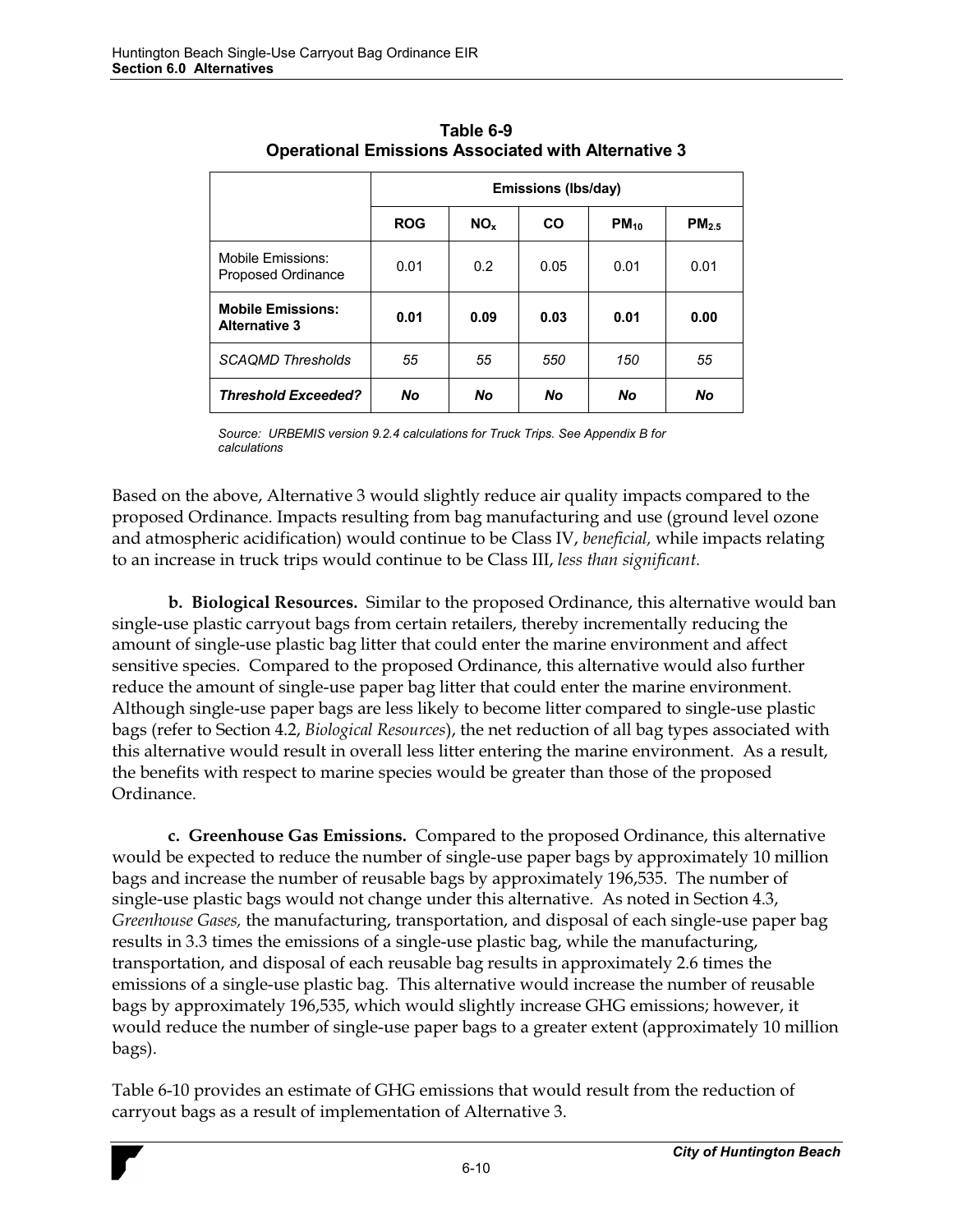| <b>Bag Type</b>                                                                  | <b>Estimated</b><br><b>Number of Bags</b><br><b>Used per Year</b> | <b>GHG Impact</b><br>Rate per Bag | $CO2e$ (metric tons)      | CO <sub>2</sub> e per<br>year (metric<br>tons) | CO <sub>2</sub> e<br>per<br>Person |
|----------------------------------------------------------------------------------|-------------------------------------------------------------------|-----------------------------------|---------------------------|------------------------------------------------|------------------------------------|
| Single-use<br><b>Plastic</b>                                                     | 5,109,917                                                         | 1.0                               | 0.04 per 1,500 bags       | 136                                            | 0.0007                             |
| Single-use<br>Paper                                                              | 35,769,420                                                        | 2.97                              | 0.1188 per 1,000 bags     | 4,249                                          | 0.022                              |
| Reusable                                                                         | 1,179,211                                                         | 2.6                               | 0.104 per 1,000 bags      | 123                                            | 0.0006                             |
|                                                                                  | 4,508                                                             | 0.023                             |                           |                                                |                                    |
|                                                                                  |                                                                   |                                   | <b>Proposed Ordinance</b> | 5,702                                          | 0.030                              |
| <b>Difference</b>                                                                |                                                                   |                                   |                           | (1, 194)                                       | (0.007)                            |
| <b>Existing Total (without an Ordinance)</b>                                     |                                                                   |                                   | 2,725                     | 0.014                                          |                                    |
| <b>Net Change of Alternative 3</b><br>(Alternative 3 Total minus Existing Total) |                                                                   |                                   | 1,783                     | 0.009                                          |                                    |

**Table 6-10 Estimated Greenhouse Gas Emissions from Alternative 3**

CO2e *= Carbon Dioxide Equivalent units* 

*Source: Refer to Table 4.3-4 in Section 4.3, Greenhouse Gas Emissions.* 

Compared to the proposed Ordinance, GHG emissions under Alternative 3 would decrease by approximately 0.007 CDE per person per year. Like the proposed Ordinance, the net increase of emissions compared to existing conditions as a result of this alternative (net increase of 0.009 CO<sub>2</sub>e per person per year) would not exceed the SCAQMD's 4.8 metric tons CDE per person per year threshold. Therefore, impacts would remain Class III, *less than significant.* 

**d. Hydrology and Water Quality.** Similar to the proposed Ordinance, this alternative would reduce the number of single-use plastic bags used in Huntington Beach, thereby incrementally reducing the amount of plastic litter and waste entering storm drains. In addition, this alternative would further reduce the number of single-use paper bags compared to the proposed Ordinance (by approximately 10 million bags), replacing them instead with approximately 196,535 reusable bags. As a result, overall, this alternative would reduce litter compared to the proposed Ordinance. As with the proposed Ordinance, an incremental reduction in the amount of litter that could enter storm drains and local waterways would improve water quality and reduce the potential for storm drain blockage. Therefore, like the proposed Ordinance, this alternative would result in Class IV, *beneficial,* effects to water quality. Overall benefits would be somewhat greater under this alternative.

This alternative would be expected to result in the use of fewer single-use paper carryout bags in Huntington Beach than with implementation of the proposed Single-Use Carryout Bag Ordinance. However, it would not completely eliminate single-use paper bags. As with the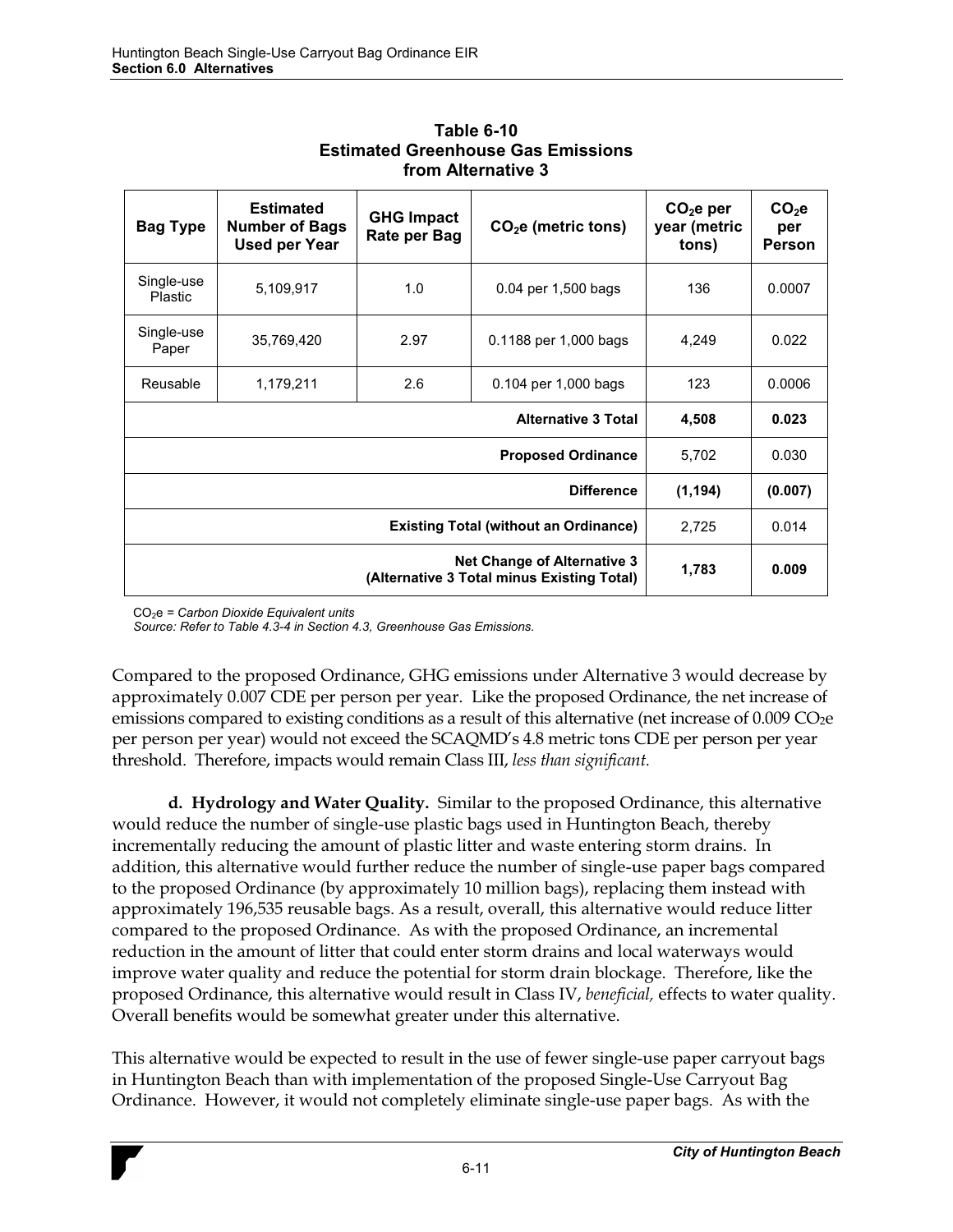proposed Ordinance, single-use paper bag manufacturing facilities would be required to adhere to NPDES Permit requirements, AB 258 and the California Health and Safety Code reducing impacts to water quality. Impacts to water quality from altering bag processing activities would be the same as the proposed Ordinance and would continue to be Class III, *less than significant*.

## **6.4 ENVIRONMENTALLY SUPERIOR ALTERNATIVE**

This subsection identifies the environmentally superior alternative. The Mandatory Charge of \$0.25 for Paper Bags alternative would be considered environmentally superior among the alternatives, as it would have more environmental benefits compared to the proposed Ordinance. This alternative would result in beneficial effects to the environment compared to existing conditions in the areas of air quality, biological resources, and hydrology/water quality. This alternative would also meet the project objectives, including:

- Reducing the number of single-use plastic bags distributed by retailers and  $\bullet$ used by customers in Huntington Beach
- Deterring the use of paper bags by customers in Huntington Beach
- Promoting a shift toward the use of reusable carryout bags by retail customers in Huntington Beach
- Reducing the environmental impacts related to single-use plastic carryout bags, such as impacts to biological resources (including marine environments) and water quality
- Avoiding litter and the associated adverse impacts to stormwater systems, aesthetics and the marine environment (Pacific Ocean and Bolsa Chica Ecological Reserve)

The proposed Ordinance would not have any significant impacts; therefore, adopting Alternative 3 (Mandatory Charge of \$0.25 for Paper Bags) rather than the proposed project would not avoid any significant environmental effects.

Table 6-11 compares the impacts for each of the alternatives.